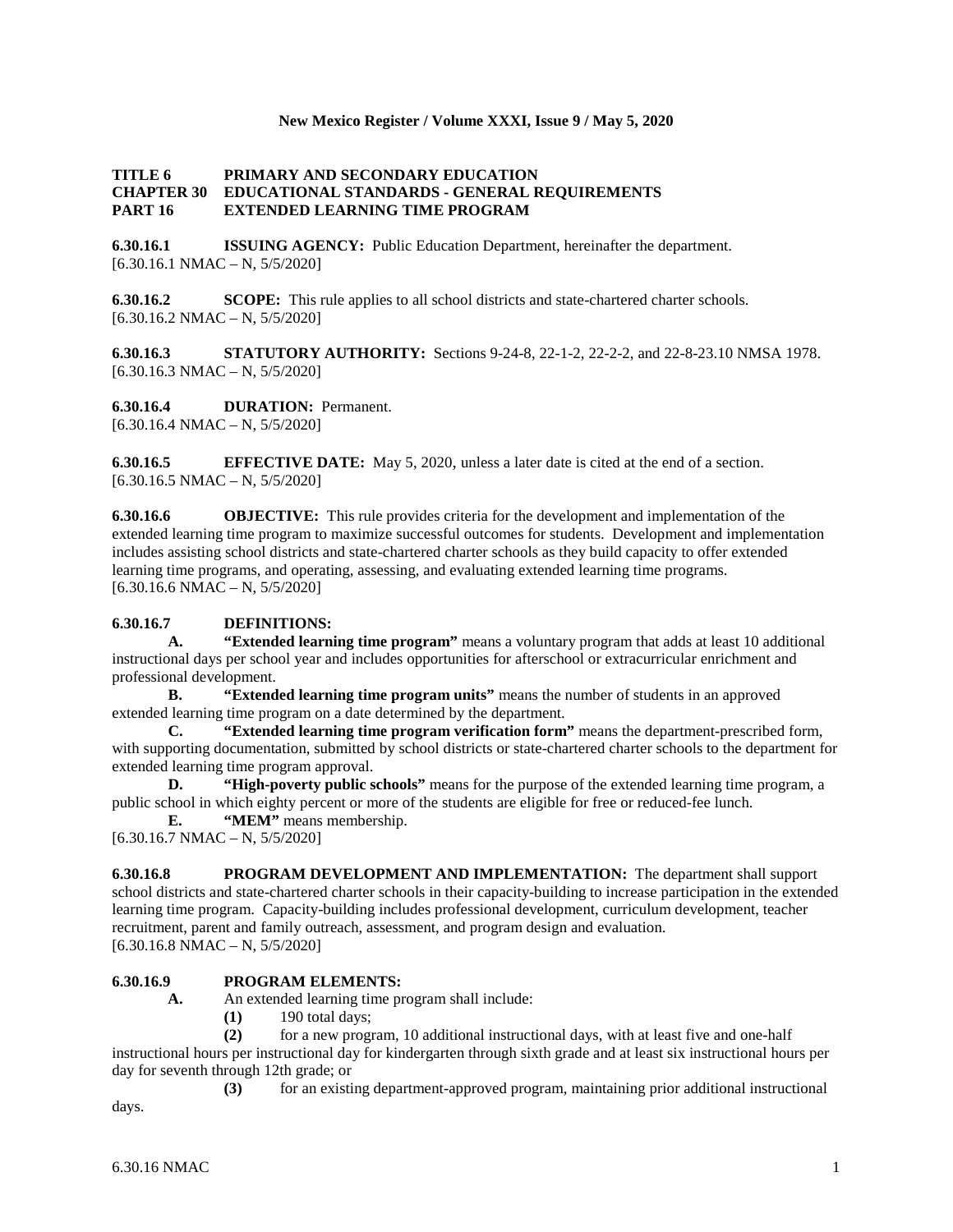**B.** An extended learning time program shall also include:

**(1)** after-school program opportunities for academic learning or extracurricular enrichment that do not supplant federally funded programs; and

**(2)** a minimum of 80 non-instructional hours per school year for professional development for instructional staff.

**C.** An extended learning time program in school districts or state-chartered charter schools operating a four-day school week or in school districts or state-chartered charter schools with fewer than 1,000 MEM operating a four-day school week shall include:

**(1)** a minimum of 160 days per school year with at least six and one-half hours per instructional day for kindergarten through sixth grade and at least seven instructional hours per instructional day for seventh through 12th grade;

**(2)** after-school program opportunities for academic learning or extracurricular enrichment that do not supplant federally funded programs; and

**(3)** a minimum of 80 non-instructional hours per school year for professional development for instructional staff.

**D.** With department approval, an elementary school that has an extended learning time program that qualifies for extended learning time program units that also has a qualifying K-5 plus program may structure the school year to provide the required additional instructional time by extending existing instructional days.  $[6.30.16.9 \text{ NMAC} - \text{N}, 5/5/2020]$ 

# **6.30.16.10 APPLICATION AND REVIEW PROCESS:**

**A.** School districts and state-chartered charter schools seeking approval for an extended learning time plus program for schools shall request department approval through completion and submission of an extended learning time program verification form.<br>**B.** Pursuant to Section 22-

**B.** Pursuant to Section 22-8-23.10 NMSA 1978, the department shall review all submitted extended learning time program verification forms for approval.

**C.** No later than October 15 of each year, school districts or state-chartered charter schools that seek approval for an extended learning time program for the next fiscal year shall submit to the department the actual number of students who participated in the extended learning time program in the current calendar year and an estimate of the number of students the school district or state-chartered charter school expects will participate in the extended learning time program in the next calendar year. The department may not approve an extended learning time program unless the school district or charter school notifies the department of their intent to start a program.  $[6.30.16.10 NMAC - N, 5/5/2020]$ 

**6.30.16.11 FUNDING MECHANISMS:** Funding for individual extended learning time programs shall be calculated based on the approved number of extended learning time program units.  $[6.30.16.11 \text{ NMAC} - \text{N}, 5/5/2020]$ 

## **6.30.16.12 EVALUATION AND REPORTING:**

**A.** Schools shall comply with department reporting requirements for student and program assessments.

**B.** All students participating in extended learning time programs shall be reported to the department through the department's data collection and reporting system. Required fields of information include the following:

- **(1)** demographic information;
- **(2)** assigned teacher; and
- **(3)** number of years the student has participated in the extended learning time program.

**C.** The department may request reporting of additional information regarding staffing, endorsements, licensure levels, program elements, class roster reports, professional development activities, parent involvement activities, implementation successes and challenges, suggested modifications, or other information the department deems relevant.

**D.** Site-monitoring visits by the department or by evaluators designated by the department shall be conducted.

 $[6.30.16.12 NMAC - N, 5/5/2020]$